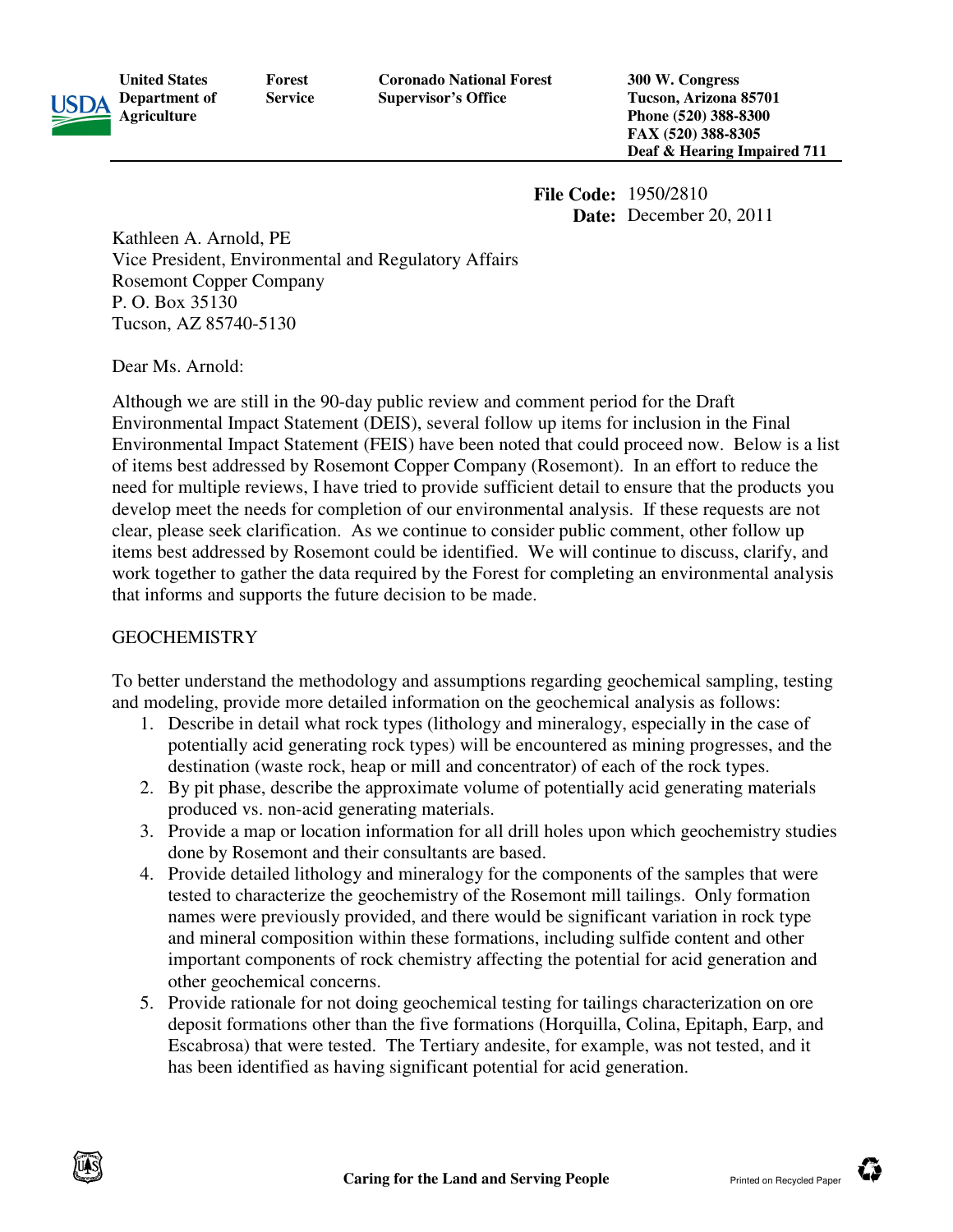- 6. Provide rationale for the selection of certain drill core intervals for geochemical characterization. What lithologies and mineralogies were targeted and what was the reasoning for the compilation of each composite sample?
- 7. Explain the site specific criteria used in determining the length of time that kinetic tests were done. Identify case studies that were used as examples for the timing of kinetic testing, particularly with ore deposits and host rocks that are reasonably similar to that of the Rosemont deposit and host rocks, and to the project area's climatic conditions.
- 8. Provide any additional geochemical data characterizing the pit wall, waste and tailings, whole rock and mineralogical analysis, static and kinetic testing procedures, methodology for classifying Potentially Acid Generating (PAG) and non-PAG and Net Neutralizing materials, and management strategies for PAG and other problematic materials.

# AIR QUALITY

Current modeling predicts that standards for  $NO_2$  1-hour,  $PM_{2.5}$  24-hour, and/or  $PM_{10}$  24-hour are exceeded for the Barrel, Barrel Trail, and/or Scholefield alternatives. We need a plan or mitigation measures identified and included in air quality models to reduce air quality impacts to acceptable levels for all alternatives.

- 1. Provide a draft air modeling protocol, including mitigation required to bring air quality standards within National Ambient Air Quality Standards (NAAQ), for all alternatives. The Forest will coordinate review of your proposal amongst agency specialists and provide further direction for completion of acceptable modeling.
- 2. The Forest needs to better understand dust dispersal and the chemical make-up of the dust leaving the project area. Provide an estimate of the metal constituents expected in the dust released from tailings and waste rock areas and from road use. Provide a map depicting dust deposition areas or zones.
- 3. Pima County is close to exceeding ozone standards. Provide an ozone analysis protocol to predict the project's contribution to county ozone levels.

### SURFACE WATER

Provide an addendum to the Site Water Management Plan with design concept drawings and descriptions of conceptual storm water management plans for each action alternative. Identify detailed designs and locations if known.

### GROUNDWATER

1. Provide the locations and other specifications for all existing and proposed groundwater monitoring wells required by Arizona Department and Environmental Quality (ADEQ) in support of the Aquifer Protection Permit (APP). Identify existing wells or potential locations for extended groundwater monitoring networks on both the east and west sides.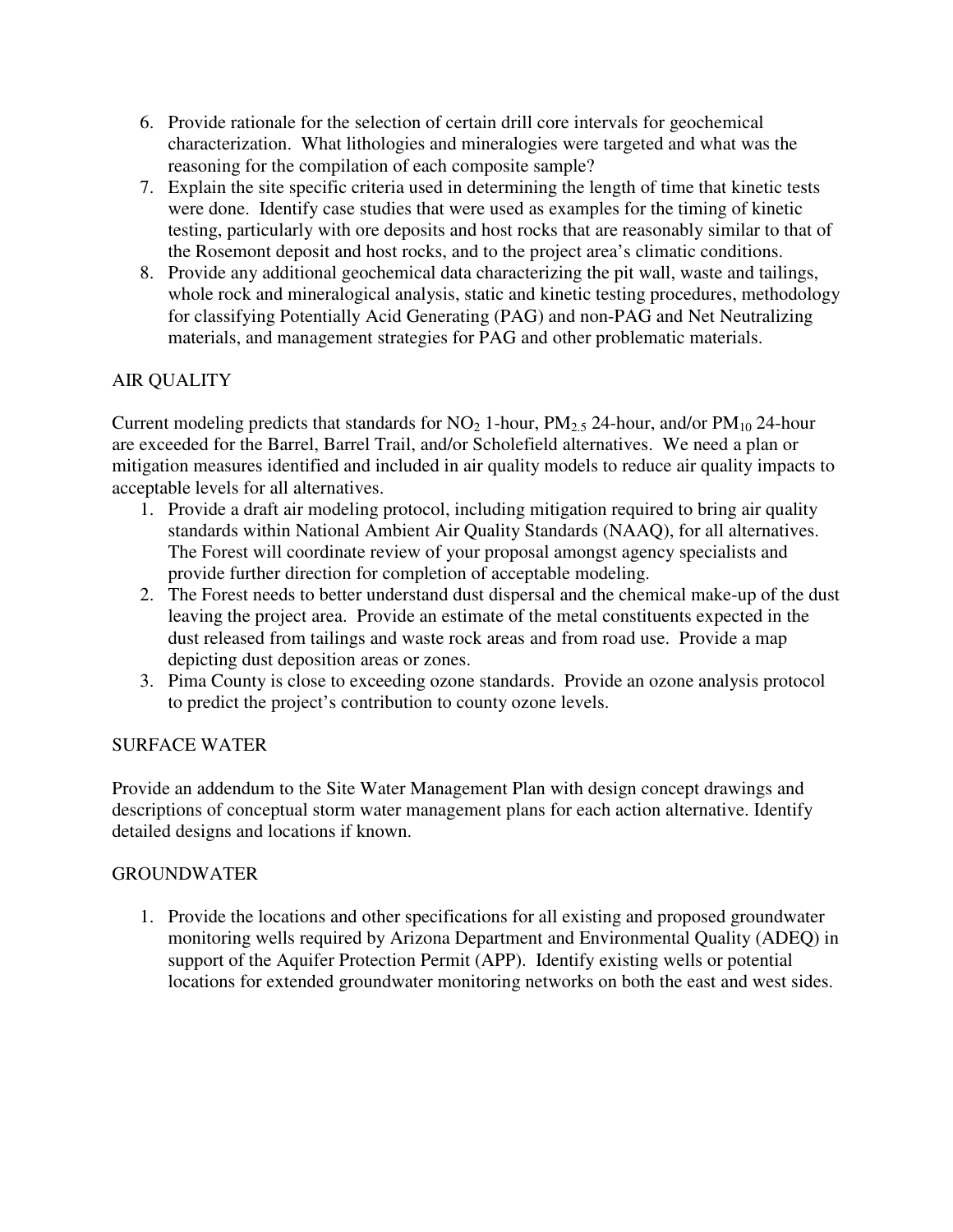- 2. For both the Tetra Tech and Montgomery mine site models, provide hydrographs that provide details of the magnitude and timeframes of drawdown for the following locations:
	- Empire Gulch springs (near ranch headquarters)
	- Gardner Canyon (near area of perennial flow)
	- Cienega Creek (near gaging stations)
	- Confluence of Davidson Canyon/Cienega Creek
	- Reach 2 Spring in Davidson Canyon
	- Fig Tree Spring
	- Scholefield Springs
	- Sycamore Spring
	- Rosemont Spring
	- Rueles Spring
	- Helvetia Spring
	- Gardner/Cienega confluence
	- Corona de Tucson residences
	- Singing Valley North residences
	- Hilton Road residences
- 3. Forward all water monitoring data (lab reports, chain of custody, etc.) since December 2010 as well as a summary of all water related data collected to date for the project. This includes the following:
	- West side groundwater level monitoring
	- West side groundwater quality monitoring
	- East side groundwater quantity monitoring
	- East side surface water quality monitoring
	- East side surface water quality monitoring
	- Weather monitoring including pan evaporation, precipitation, etc.
- 4. Is Rosemont considering a well owner protection agreement with well owners on the east side of the Santa Rita Mountains similar to the agreement with Sahuarita Heights well owners? If so, provide agreement details.

# WATER REPLACEMENT PLAN

Rosemont has indicated it would replace or repair water guzzlers, stock tanks, and other human created water supply structures lost to wildlife or grazing use, whether through direct or indirect project related impacts. Stock tanks and springs potentially affected are listed in Tables 50 and 78 of the DEIS. Replacement water sources need to functionally serve the needs of livestock and wildlife in water quantity and location.

- 1. For each alternative, provide a detailed plan including:
	- Which of the listed sources will be replaced
	- The anticipated annual water volume for each replacement
	- Conceptual construction and operational details (i.e., type of structure to be built, method of delivering water, year constructed, water volume anticipated, location, relationship of replacement water source to lost water source)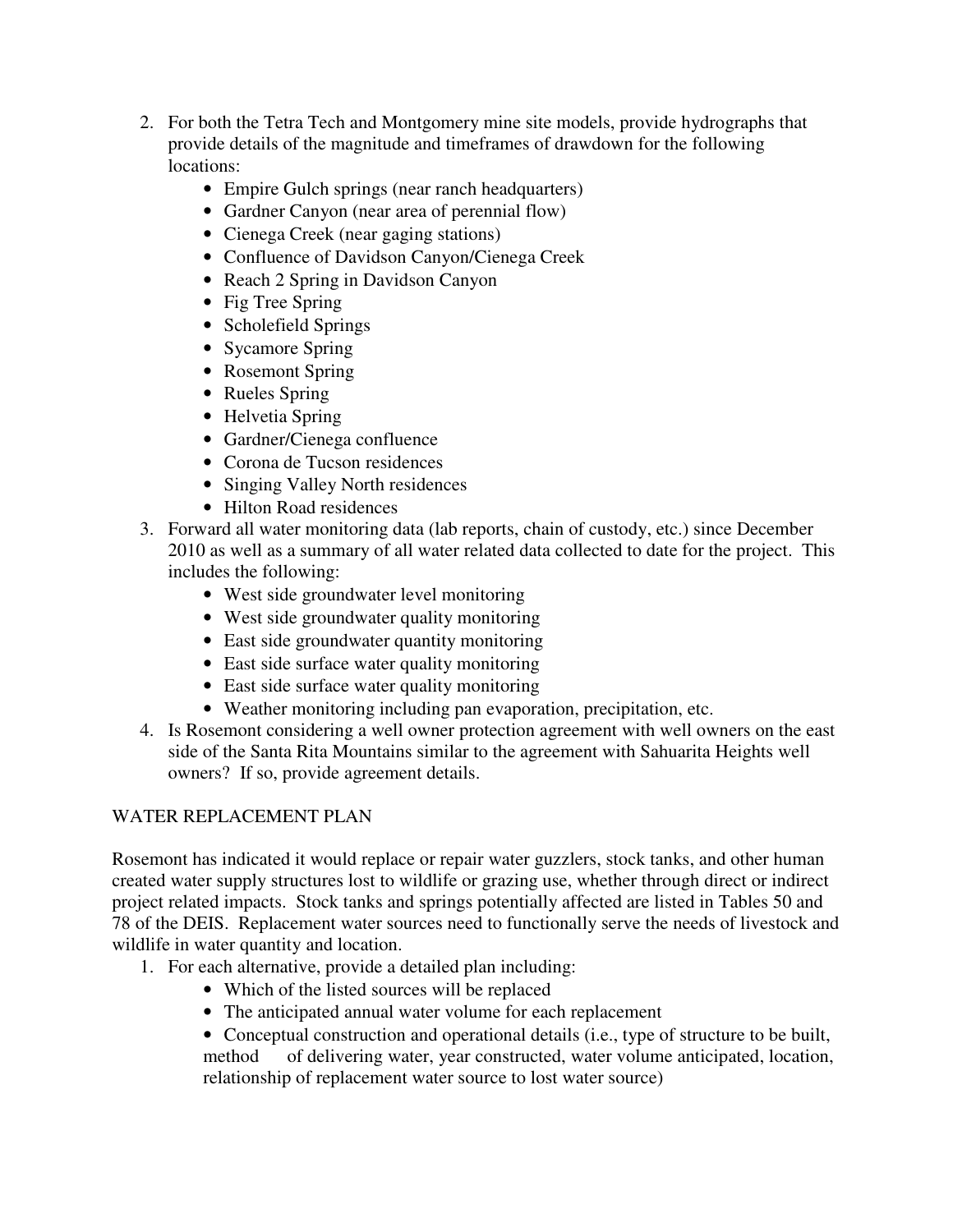2. Describe any plans you have for evaluating and mitigating direct or indirect impacts to naturally-occurring water sources.

#### OTHER - Plans

1. The Mine Plan of Operations, DEIS, Biological Assessment, and technical reports identify a number of plans to be developed before the Forest Service would give the final approval to proceed with construction. The Forest requests that Rosemont compile a list of all plans it intends to develop and begin drafting those that are timely. Attached is a compiled list of the plans from the Mine Plan of Operations for your reference. The Forest believes the following plans could be drafted at this time.

• Reclamation and Closure Plan for the Preferred Alternative that updates, consolidates, and summarizes components of the reclamation plans submitted in 2007 and 2010 and addressing numerous related management and mitigation plans identified in the DEIS.

• Transportation Plan, including access to and use of the Port of Tucson once the trucks leave US Interstate I-10. Describe expected impacts to these access roads and any permits required for access or use of the Port of Tucson. Describe the packaging, volume, and destinations of products to be shipped from the Port of Tucson. Describe any mitigation planned or required for Rosemont's use of the Port of Tucson and the use of roadways other than those owned or operated by the Arizona Department of Transportation.

- Invasive Species Control Plan
- 2. Develop, in concert with the Forest Service and SWCA Environmental Consultants, a Biological mitigation and monitoring plan for species of concern discussed in the DEIS.

#### OTHER-Miscellaneous

- 1. Identify the specific locations of water line booster stations. Verify that Pima pineapple cactus populations and archeological resources were considered in locating these booster stations.
- 2. Provide any recent revegetation test plot research data and results.
- 3. Identify any existing or planned road right-of-way easements through private lands to secure public access through Gunsite and/or Lopez Passes post mine.
- 4. Describe Rosemont's understanding of the applicability of the project to any Pima County regulations and/or jurisdiction over riparian habitat, floodplains, or cultural resources on County rights-of-way. Identify how County jurisdiction or oversight differs with respect to land ownership.
- 5. Provide the Forest with details of the work Rosemont intends to conduct related to Dark Skies, including revisions to the existing lighting plan (April 2011), baseline night sky surveys, and potential dark skies modeling.
- 6. Provide input regarding the long-term feasibility of successfully rerouting and maintaining the Arizona National Scenic Trail in the general area of Rosemont's unpatented mining claims. One possible route is east of State Highway 83 roughly between Oak Tree and Barrel Canyons. The trail would then go northwest approximately